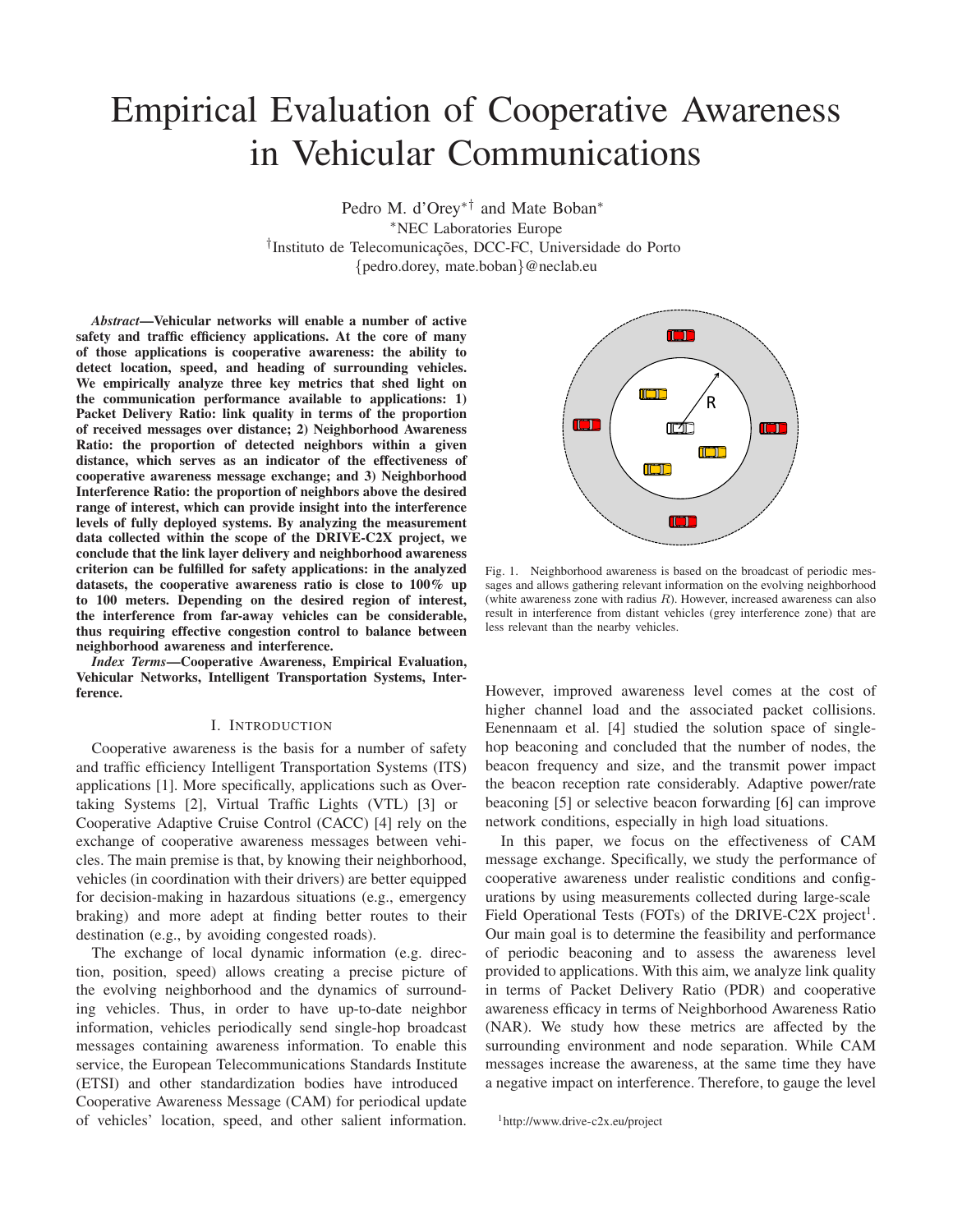

of interference that both CAMs and other messages generate, we analyze the proportion of neighbors above a certain range from which a given vehicle receives messages. This metric is of interest for understanding the side-effects of higher level of distributed/local information and in combination with the previous metrics can be useful in the design of congestion control algorithms.

The remainder of this paper is organized as follows. In Section II, we present the work related to evaluating cooperative awareness. Section III provides an overview of the experimental evaluation platform, including assessment methodology, evaluation metrics, and experimental scenarios. Section IV details and discusses the results of communication performance and its impact on the application-level performance. Section V concludes the paper.

## II. RELATED WORK

Extensive research has been conducted to study communication performance as well as application performance in Vehicular Ad Hoc Networks (VANETs), with most studies resorting to analytical models or simulations. Mittag et al. [7] compared single and multi-hop broadcast performance using simulations. They concluded that a limited benefit is achieved when using multi-hop communication instead of single-hop for cooperative awareness. Van Eenennaam et al. [4] showed how different beaconing configurations support Cooperative Adaptive Cruise Control (CACC). Noori et al. [8] performed simulations to study the probability of beacon delivery in an urban scenario and showed how the delivery is impacted by increasing vehicle density and different road types.

Regarding empirical evaluation of communication and application performance in VANETs, Martelli et al. [9] analyzed the packet inter-reception time (PIR). Their results showed that PIR follows a power-law distribution (i.e., long-lasting outages occur with certain periodicity). Furthermore, PIR is strongly affected by line of sight (LOS) conditions, with up to five-fold performance drop in case of LOS obstruction by vehicles. Bai et al. [10] performed an extensive study on the impact of controllable parameters (transmit power, modulation scheme) and uncontrollable factors (distance, environment, velocity) on the performance of IEEE 802.11p [11] radios. The authors solely use PDR as the metric for the performance assessment. Vlavianos et al. [12] performed a measurementbased study to assess the link quality in IEEE 802.11 networks. The authors concluded that different evaluation metrics reveal relevant aspects of the link quality. Boban et al. [13] demon-

TABLE I DESCRIPTION OF EXPERIMENT LOCATIONS AND PARAMETERS

| <b>Location</b>    | <b>Gothenburg</b> (Fig. $2(a)$ ) | <b>Helmond</b> (Fig. $2(b)$ ) |
|--------------------|----------------------------------|-------------------------------|
| Scenarios          | Suburban                         | Suburban                      |
|                    | (57.710316, 11.94238)            | (51.472803, 5.622418)         |
|                    | Urban highway                    | Open road                     |
|                    | (57.718424, 11.918331)           | (51.477243, 5.620085)         |
| Number of Vehicles |                                  |                               |
| Route Length       | $11 \text{ km}$                  | $5.5 \text{ km}$              |
| Vehicle Type       | Personal                         | Personal                      |
| Antenna Type       | Omni-directional                 | Omni-directional              |
| Antenna Location   | Rooftop                          | Rooftop                       |
| Antenna Height     | approx. $1.55$ m                 | approx. 1.44 - 1.66 m         |

strated the importance of accurate channel model selection for correctly simulating the application-level performance in terms of throughput, packet delivery, and latency.

Apart from analyzing the conventional communication performance (e.g. throughput, delay), several studies proposed using information-centric metrics (e.g., awareness quality [7], [14], update delay [15], and PIR [5]). These metrics allow for a better understanding of the impact of the underlying vehicular communication system on application-level performance.

# III. EXPERIMENTAL EVALUATION OF COMMUNICATION PERFORMANCE

## *A. Experimental platform*

DRIVE-C2X project designed and evaluated a set of applications enabled by Vehicle to Vehicle (V2V) and Vehicle to Infrastructure (V2I) communication in test sites throughout Europe. In our study, we are concerned with V2V communication only.

The DRIVE-C2X system uses ITS-G5 compliant radios that operate in the 5.9 GHz frequency band. The devices have dual transceivers for multi-channel operation on the control and service channels. The default value for transmit power is set to 21 dBm. Omni-directional antennas are placed on the roof of personal vehicles with heights ranging from 1.44 meters to 1.66 meters. Vehicles had different antenna setups that created variations of the effective transmit power output. A GPS receiver is used for collecting vehicle position data. The radios transmit CAMs that are in line with the ETSI standard [16]. CAMs contain node information (e.g., position, speed, and sensor information) and are broadcast to one-hop neighbors over the control channel. Since different safety applications defined by ETSI require different beacon frequencies (e.g., vulnerable road user warning application requires 1 Hz frequency, while emergency electronic brake lights requires 10 Hz [1]), the default beacon frequency was set between 1 Hz and 10 Hz. The size of the beacon is 100 Bytes. Each vehicle collects and stores all CAMs that have been received and transmitted.

## *B. Metrics*

To evaluate cooperative awareness in vehicular environments, we analyze the following three performance indicators.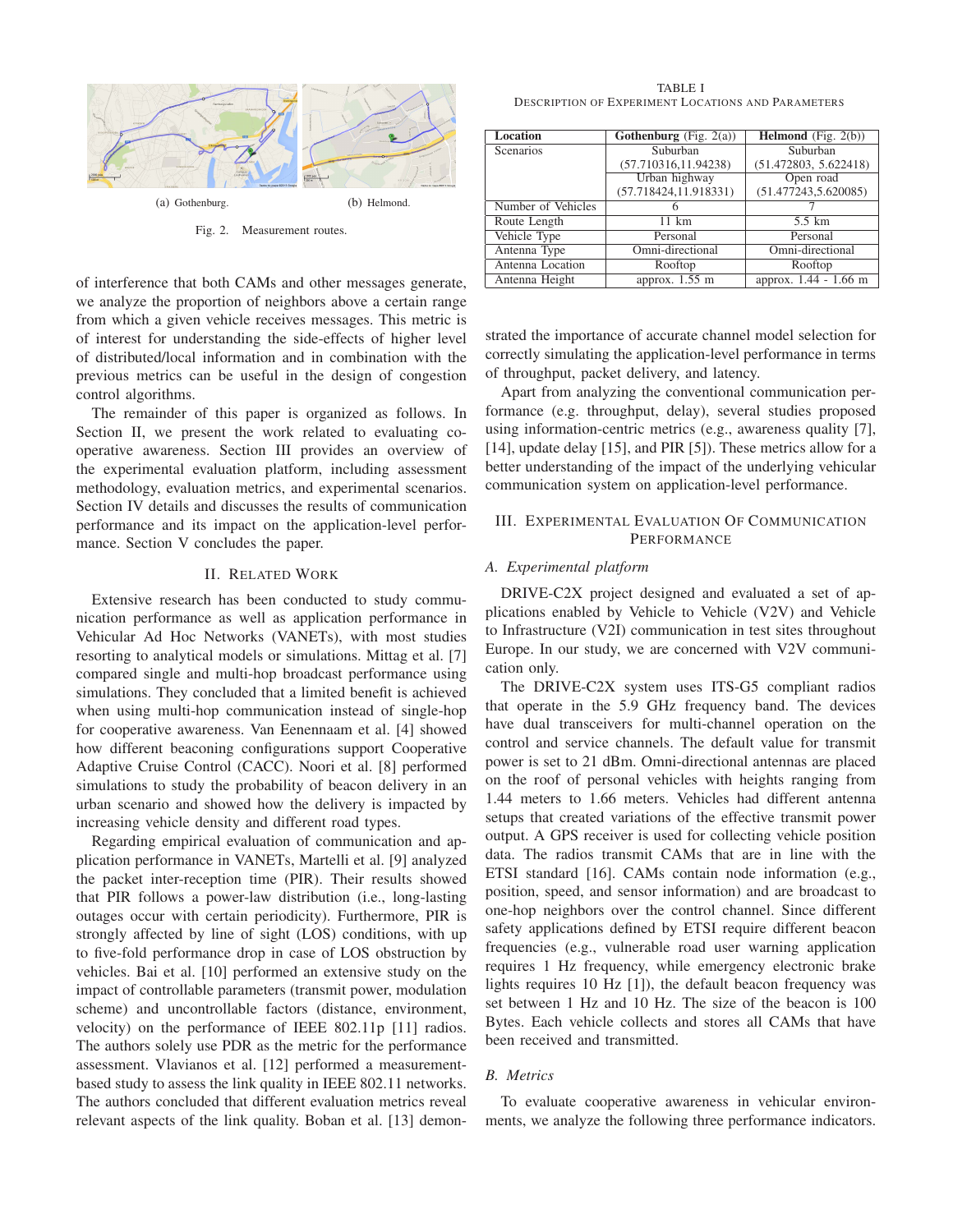

Fig. 3. Packet Delivery Ratio (PDR). Each distance bin is 25 meters, with the plotted data point centered in the middle of the distance bin. Error bars represent one standard deviation around the mean PDR of each vehicle. For statistical relevance, we consider solely bins with at least 40 data points.

- 1) *Packet Delivery Ratio (PDR)*: the ratio of the number of correctly received packets to the number of transmitted packets. Formally, for a vehicle *i*, the PDR is calculated as  $PDR_i = \frac{PR_i}{PT_i}$ , where  $PR_i$  is the number of packets sent by *i* that were correctly received by the surrounding vehicles and  $PT_i$  is the total number of packets sent by *i*.
- 2) *Neighborhood Awareness Ratio (NAR)*: the proportion of vehicles in a specific range from which a message was received in a defined time interval. Formally, for vehicle<br> $\therefore$  manner and time interval  $t + NAR_{i,n,t} = \frac{ND_{i,n,t}}{NMR_{i,n,t}}$ . *i*, range *r*, and time interval *t*,  $NAR_{i,r,t} = \frac{ND_{i,r,t}}{NT_{i,r,t}},$ where  $ND_{i,r,t}$  is the number of vehicles within *r* around *i* from which *i* received a message in *t* and *NTi,r,t* is the total number of vehicles within *r* around *i* in *t* (we use *t*=1 second). Referring to Fig. 1, for the white vehicle in the center, NAR is the proportion of nodes in the inner (white) circle from which the observed vehicle received a message.
- 3) *Neighborhood Interference Ratio (NIR)*: for a vehicle *i*, range *r*, and time interval *t*, the ratio of neighbors that are above a certain distance from the observed vehicle is defined as  $NIR_{i,r,t} = \frac{NA_{i,r,t}}{N_{i,t}}$ , where  $NA_{i,r,t}$  is the number of vehicles above *r* from which *i* received a message in *t* (again, we use  $t=1$  second) and  $N_{i,t}$  is the total number of vehicles from which *i* received a message in *t* (irrespective of *r*). Referring to Fig. 1, for the white vehicle in the center, NIR is the proportion of vehicles from which it received a message within the time interval and which are outside the inner (white) circle, divided by the total number of vehicles from which a message was received. This metric is important for interference analysis, as it sheds light on the proportion of nodes that are overheard, but are not necessarily relevant. It has to be noted that, since the generation rate of the messages was low and the frequency was the dedicated 5.9 GHz spectrum, the results shown in the paper can be considered virtually interference free, thus exhibiting the upper bound of performance for the system. Thus, the NIR metric is a reflection of the potential interference in future, fully deployed system, rather than the interference exhibited in the small-scale measurements.

#### *C. Measurement scenarios*

The datasets used in the analysis were collected over several days between 9 a.m. and 5 p.m. in Gothenburg, Sweden (in June, 2013), and in Helmond, Netherlands (in September, 2012).

The test site in Gothenburg is depicted in Fig. 2(a). This route was driven repeated times anti-clockwise by all vehicles. Vehicles were driven in normal traffic conditions with the presence of other vehicle types and respecting traffic rules. This test route was comprised of a mixture of suburbanlike environment and an urban highway. The other test site, located in Helmond, Netherlands (Fig. 2(b)) is comprised of a suburban and open road environment with occasional buildings and foliage around the road. More details on the experimental setup are given in Table I.

### IV. RESULTS

In this section we present and discuss the empirical results of Cooperative Awareness in Vehicular Communications.

#### *A. Packet Delivery Rate*

Fig. 3 shows the Packet Delivery Ratio (PDR) as a function of distance for V2V communications. As expected, PDR decreases as the node separation increases. In both scenarios, correct decoding of packets occurs predominantly at distances up to 500 meters, although occasionally communication is possible up to 1000 meters (e.g., in case of straight open road). The harsh propagation environment, including frequent Non Line of Sight (NLOS) conditions due to surrounding objects (e.g. other vehicles, buildings, and trees), and high vehicle mobility affect the link quality considerably. This results in fluctuations of PDR for a given distance. Furthermore, even for line of sight (LOS) channels, fluctuations over distance arise, mainly due to the dominating two-ray ground reflection model [13].

Our results are in line with the analytic results given by An et al. [14]. Under more favorable conditions, such as highway scenario and in case of V2I communications, the results presented by Visintainer et al. [17] show that high PDR is possible for communication ranges over 300 meters. Similarly, increased effective transmit power would result in higher PDR for a given distance.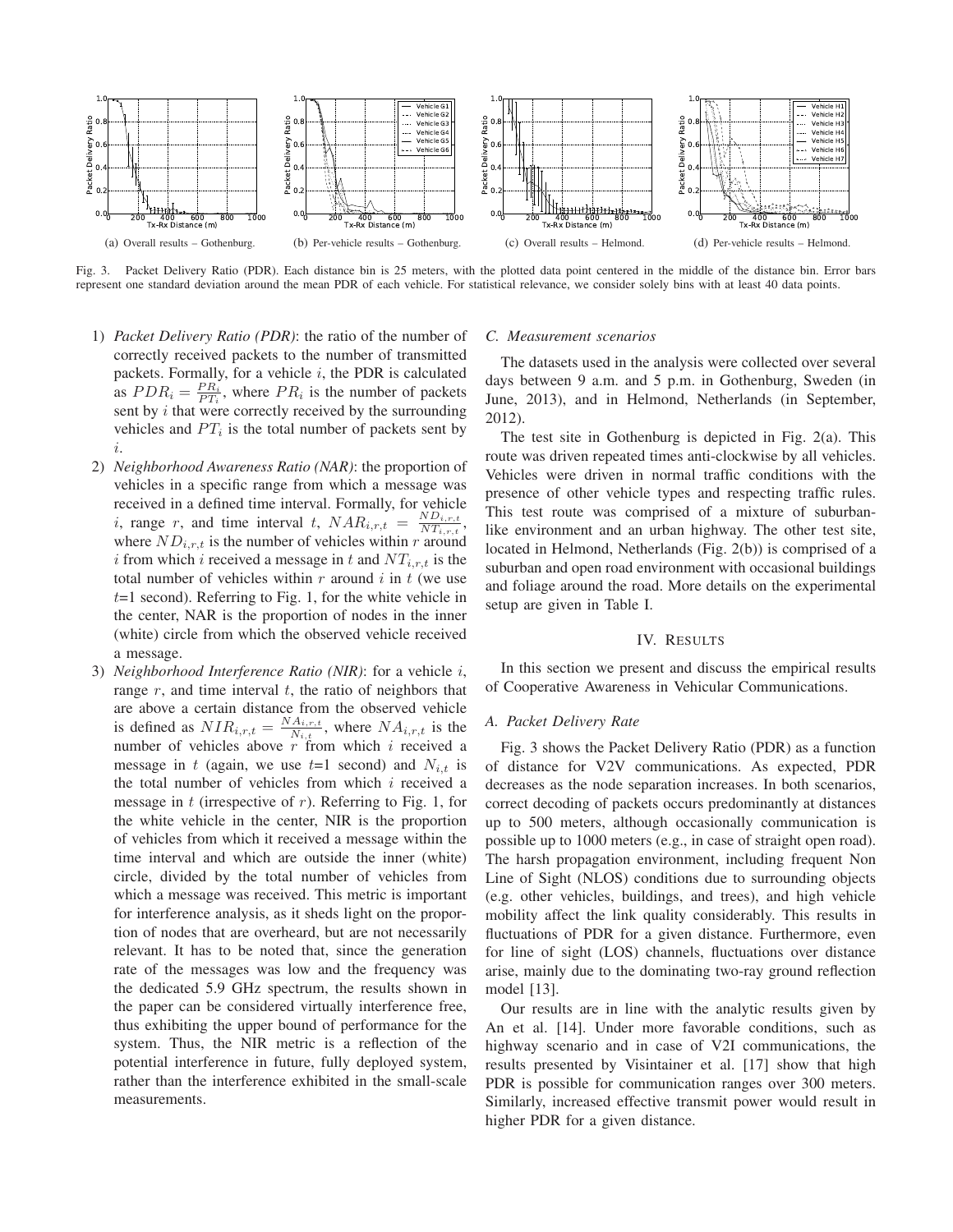

Fig. 4. Neighborhood Awareness Ratio (NAR). One second window was used for determining the reception of messages from direct neighbors. Each distance bin is 50 meters, with the plotted data point centered in the middle of the distance bin. Error bars represent one standard deviation around the mean ratio of detected neighbors for each vehicle. For statistical relevance, we consider solely bins with at least 40 data points.



Fig. 5. Neighborhood Interference Ratio (NIR). One second window was used for determining the reception of messages from direct neighbors. Each distance bin is 50 meters, with the plotted data point placed at the end of the distance bin. Error bars represent one standard deviation around the mean ratio of detected neighbors for each vehicle. For statistical relevance, we consider solely bins with at least 40 data points.

#### *B. Neighborhood Awareness Ratio*

Since the measurement locations were a combination of open road and (sub)urban environments, along the route there was considerable shadowing due to both buildings [18] and other vehicles [19]. This resulted in reduced average transmission range (as shown in Fig. 3), which affected the neighborhood awareness. As demonstrated by An et al. [14] and confirmed by Fig. 3 and Fig. 4, there is a strong correlation between neighborhood awareness and PDR. Fig. 4(a) and Fig. 4(c) show that the neighborhood awareness is above 90% for distances up to 100 m with a progressive decrease to 10% around 500 m. The comparatively complex propagation environment explains why the neighborhood awareness results are worse than the results obtained through simulation by Mittag et al. [7], where a two-ray ground reflection model was used to represent line of sight communication. Fig. 4(b) and Fig. 4(d) show the per-vehicle neighborhood awareness: while the trends are comparable, for a given distance bin there are differences exceeding 20% for different vehicles. Therefore, even in the same environment, different vehicles can have a significantly different perception of their surroundings, depending on their exact location and the performance of their communication systems.

## *C. Neighborhood Interference Ratio*

With regards to the interference, Fig. 5 sheds some light on the effect that the distant neighbors can have in terms of interfering with contextually more relevant nearby neighbors. Fig. 5(a) and Fig. 5(c) show that the interference level from

vehicles above approximately 300 meters is quite limited, with their proportion contained within 10%. Situation is somewhat more complex when the region of interest is 100 meters, since in that case the extraneous neighbors can comprise more than half of the total number of neighbors. Fig. 5(b) and Fig. 5(d) show that the per-vehicle variation can be considerable, with certain vehicles having more than 40 percentage points difference in NIR for a given distance.

# *D. Repercussions on interference supression and congestion control algorithm design*

From the perspective of cooperative applications (e.g., Cooperative Collision Warning [1], [20]), the results shown in Fig. 4 indicate that the applications requiring above 90% of neighborhood awareness can function within 100 m. Increased awareness can be achieved by increasing the transmit power, at the expense of increased interference.

A more detailed analysis of the results has also shown that there are considerable variations in local awareness and interference levels between vehicles in similar environments. This could have significant repercussions on the design of congestion control algorithms. Specifically, most existing studies that analyzed congestion control were based on simulation studies where the large-scale shadowing effects – in particular, the transition between LOS and NLOS – were neglected (e.g., the authors of a recent study provide a discussion on this [5]). Therefore, the impact of the neighborhood awareness variation should be accounted for in the design and performance evaluation of the congestion control algorithms.